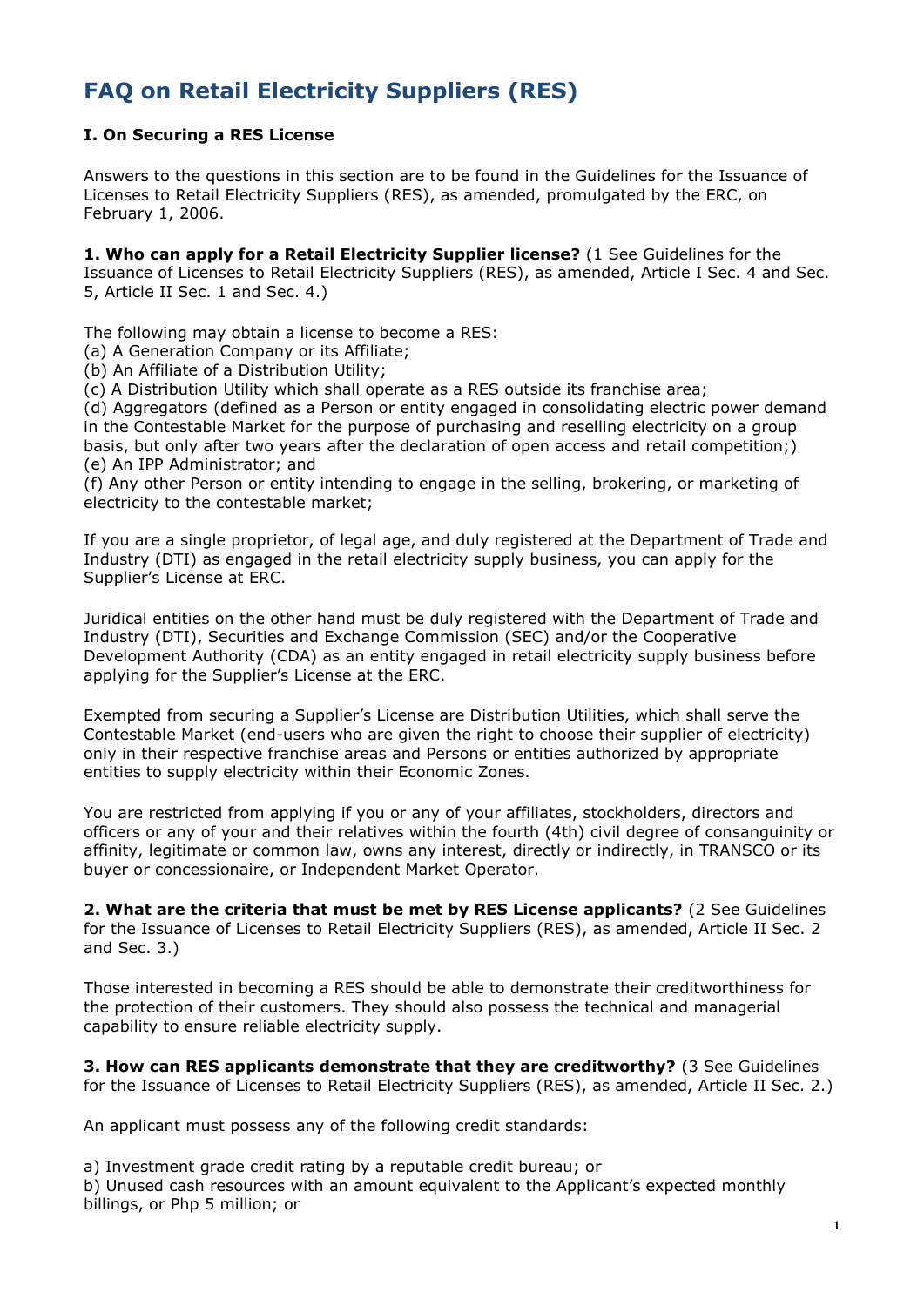c) Proof of credit worthiness confirmed through the certification of companies (including Generation Companies, Transco and Distribution Utilities) that have extended credit line to the Applicant.

**4. What technical and managerial capability must RES applicants possess to ensure reliable electricity supply?** (4 See Guidelines for the Issuance of License to Retail Electricity Suppliers (RES), as amended, Article II Sec. 3.)

An Applicant must have the technical and managerial capability to ensure reliable electricity supply in accordance with its customer contracts, such as the:

a. Ability and knowledge to operate and manage an electric supply business, which involves the requirement to understand ERC's rules, codes, and guidelines.

b. Ability to set-up and operate within the customer transfer system approved by the ERC, an automated information exchange associated with business to business (B2B) communications and transactions.

c. Technical ability to enter into any necessary access or interconnection arrangements or other required contracts with Transco, and one or more Distribution Utilities;

d. Technical ability to secure generation through compliance with all applicable requirements of the Market Operator, if applicable;

e. Technical ability to meet its transactional requirements with the Market Operator or its contractual obligations with any industry participant, if applicable;

f. Adequate staffing and employee training to meet all service level commitments.

**5. What documents are required for securing a RES License?** (5 See Guidelines for the Issuance of License to Retail Electricity Suppliers (RES) Article III Sec. 2, 3, and 4.)

For new applicants, the following documents and information are required to be submitted:

a. Articles of Incorporation/Partnership with Certificate of Registration (for juridical person);

b. Business Name Registration Certificate (for single proprietorship);

c. Mayor's Permit;

d. RES Information Sheet (form to be prescribed by ERC);

e. Certified true copies of audited balance sheet, cash flow, and income statement for the two most recent twelve (12)-month periods, or for the life of the business if not in existence for at least two (2) years, if applicable;

f. If affiliate, certified true copies of audited balance sheet, cash flow and income statements for the two most recent 12-month periods of parent company;

g. Projected Five-year Financial Statements and Five-year [Business Plan;](http://www.erc.gov.ph/new/pdf/Form%20%203%20-%20Outline%20for%20a%205-Yr%20Bus.%20Plan.pdf)

h. List of affiliates engaged in the generation, distribution and retail supply of electricity, and their corresponding business addresses;

i. Sworn Statement that the applicant shall comply with the Code of Conduct for Competitive Retail Market Participants and the Competition Rules;

j. Sworn statement that:

a) the Applicant or Affiliate thereof or any stockholder, director or officer or any of their relatives within the fourth (4th) civil degree of consanguinity or affinity, legitimate or common law, does not own any interest, directly or indirectly, in TRANSCO or its Buyer or Concessionaire, or Independent Market Operator; and

b) no officer or director of the Applicant is an officer or director of the Transco or its Buyer or

Concessionaire;

k. Proof of payment of application fees;

l. List of directors and officers, including curriculum vitae; and

m. Such other information or documents that the ERC may require.

If an applicant intends to collect deposits, it needs to submit to ERC a certification from a commercial bank that he/she can avail of said bank's escrow facility. If it has already collected deposits from its customers based on its projected sales, it must submit to ERC a certification from a commercial bank stating the amount deposited in escrow.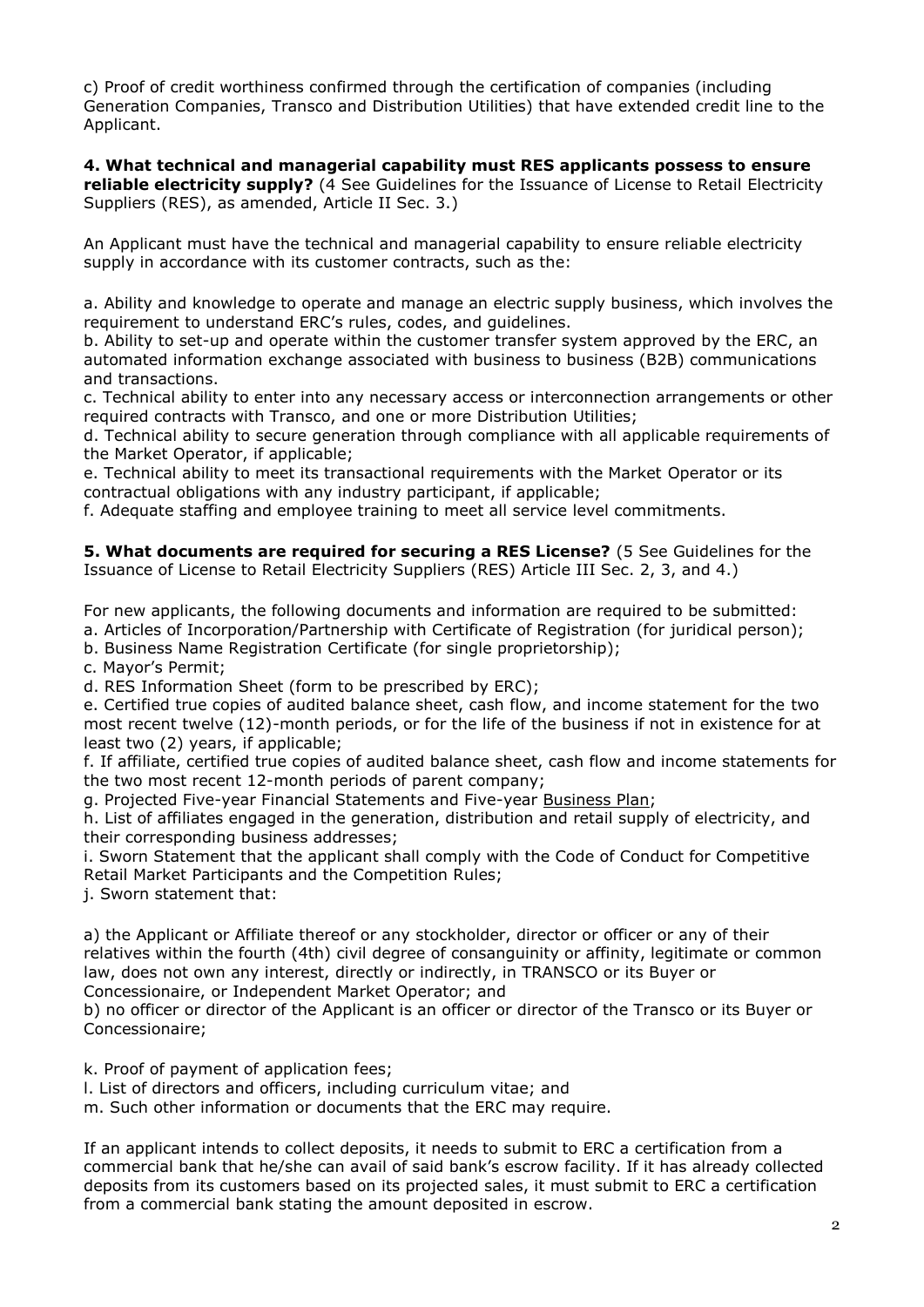For license renewal, the following are the required documents:

- a. Application for Renewal of License;
- b. Proof of Payment of Renewal Fees;
- c. Security Deposit commensurate to amount collected from customers, if applicable;
- d. Business Permit;
- e. Latest RES Information Sheet;
- f. Recent annual report to shareholders together with Audited Financial Statements; and
- g. Such other information or documents that ERC may require.

**6. Upon submission of the required documents, how long will it take to process the application?** (6 See Guidelines for the Issuance of License to Retail Electricity Suppliers (RES), as amended, Article III Sec. 1)

Provided all the requirements have been fulfilled, an applicant can expect a notification from the ERC within sixty (60) working days. The final action on an application may also be postponed if the ERC believes that there is a reasonable ground to do so.

**7. How long is the validity of the RES License?** (7 See Guidelines for the Issuance of Licenses to Retail Electricity Suppliers (RES), as amended Article V.)

The RES License issued by the ERC shall have a term of three (3) years, renewable at the end of every term. The RES License shall be non-transferable and shall be valid for the stated terms unless otherwise revoked by ERC.

**8. Are there exceptions to the RES license requirement?** (8 See Guidelines for the Issuance of Licenses to Retail Electricity Suppliers (RES), as amended, Article I Sec. 5)

Yes. The Local RES of Distribution Utilities operating only in their franchise areas and Persons or entities authorized by appropriate entities to supply electricity within their respective Economic Zones are exempted from securing a RES license.

**9. What are the obligations of a RES/Local RES?** (9 See Guidelines for the Issuance of Licenses to Retail Electricity Suppliers (RES), as amended, Article VI and Article VII.)

A RES/Local RES has the following obligations:

(a) A RES/Local RES who is also engaged in power generation and distribution business shall ensure that its supply business activities and rates are functionally and structurally unbundled from its generation and distribution businesses, as provided for in Rule 10 of the IRR of the EPIRA on the Structural and Functional Unbundling of Electric Power Industry Participants. In the said unbundling, the RES shall ensure that there is no cross subsidization between and among its business activities in accordance with the ERC-approved Business Separation and Unbundling Plan.

(b) A RES/Local RES shall comply with the provisions of the EPIRA and its Implementing Rules and Regulations, the applicable provisions of the Philippine Distribution Code, the Distribution Service and Open Access Rules (DSOAR), the Code of Conduct for Competitive Retail Market Participants, Uniform Business Practices, and all applicable rules and regulations prescribed by ERC.

(c) A RES/Local RES shall provide updated information in a format prescribed by ERC to enable the contestable market to make informed choices.

(d) A RES/Local RES shall at all times adopt the business to business (B2B) interface system approved by the ERC.

(e) A RES/Local RES shall identify and segregate in its bills to End-users the components of the Retail Rate as follows: generation, transmission, distribution, supply, and other related charges for electric service. It shall likewise identify and segregate the components of its Supplier's Charges as required by the EPIRA.

(f) A RES shall comply with the Creditworthiness Criteria and such financial security to secure proper performance as a RES as provided in Section 2, Article II of the Guidelines for the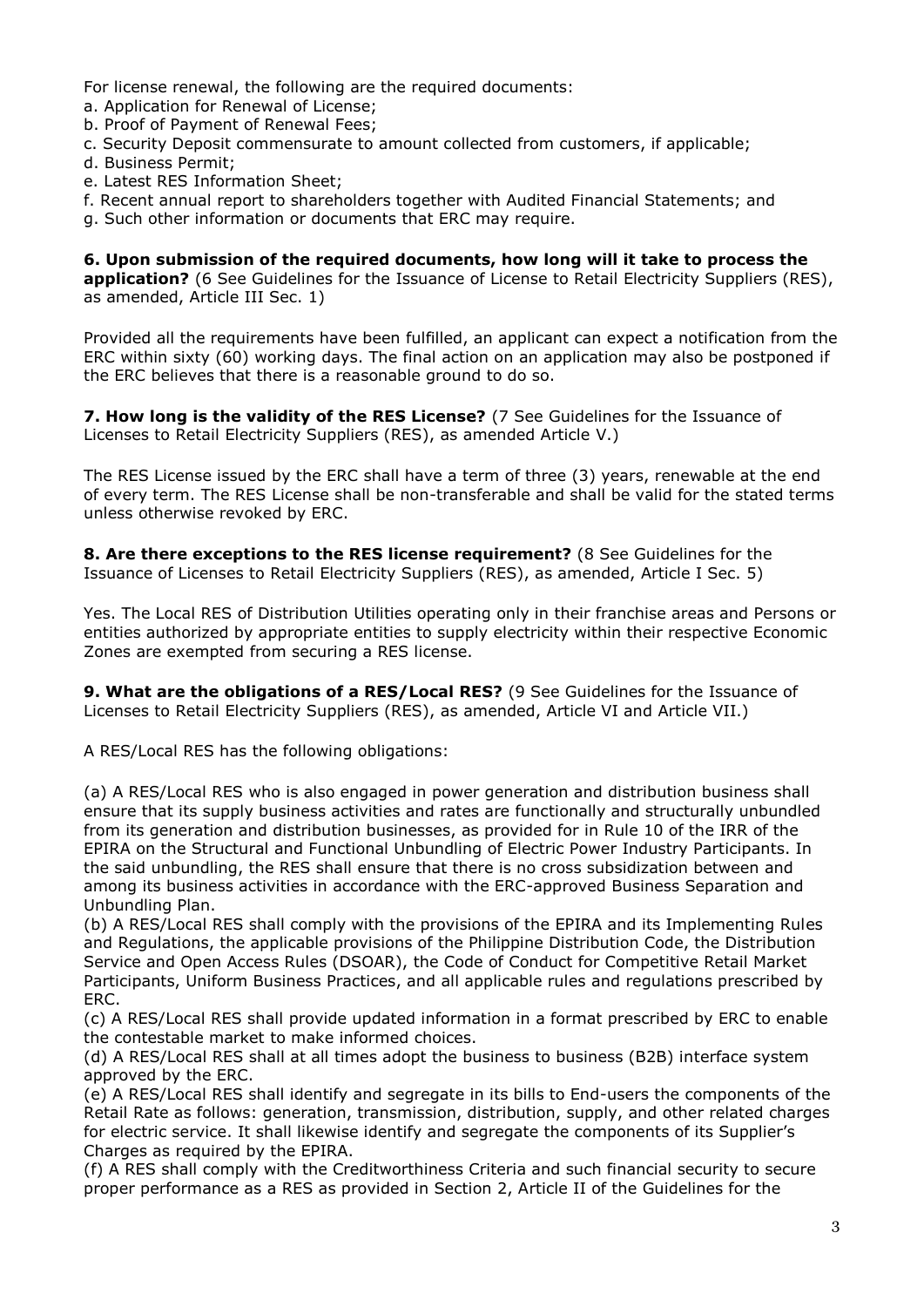Issuance of Licenses to Retail Electricity Suppliers and as maybe determined by ERC to protect the interest of End-users in Contestable Markets. Further a RES shall ensure that the advance deposits collected from its customers are sufficiently covered by security deposits at all times. (g) A RES/Local RES who sources power from the wholesale electricity spot market shall comply with the WESM Rules at all times.

(h) A RES/Local shall comply with the Competition Rules prescribed by the ERC concerning abuse of market power, cartelization, and any other anti-competitive or discriminatory behavior. (i) A RES/Local RES shall collect the Universal Charge from all of its End-users on a monthly basis, and shall comply with the Rules Governing the Collection of Universal Charge and the Guidelines and Procedures Governing Remittances and Disbursements of Universal Charge, issued by ERC.

(j) A RES/Local RES that intends to cease operations shall notify the ERC at least thirty (30) days prior to ceasing operations and shall provide proof of refund of any monies owed to customers, as well as a settlement proof of payment of any amount owed to a DU, Transco, WESM or a Generation Company. Thereafter, the Supplier's License is deemed cancelled. (k) A RES shall inform the ERC of any material change to the information supplied in the Supplier's License application within thirty (30) days from the occurrence of such an event. (l) A RES/Local RES shall file a monthly or as may be deemed necessary by ERC containing the following information, on a form prescribed by the ERC:

1. Average prices. Average retail sales price broken down by residential, small general service, and large general service customers and by transmission and distribution service territories; for each category, the average retail sales price is the total revenue divided by total kilowatt-hour sales;

2. Revenues. Total revenues from kilowatt-hour sales to customers;

3. Customers. List and type of customers served, and amounts of deposits collected from each. 4. Bank certification. Certification coming from a reputable bank, stating the amount deposited in escrow.

5. Other information. Other information that the ERC deems necessary or useful in carrying out its duties and obligations.

## **II. On Retail Rates and Charges**

Answers to the questions in this section can be found in the EPIRA.

## **1. What is the Retail Rate?** (10 See R.A. 9136 Ch. 1 Sec. 4)

The Retail Rate is the total price paid by end-users. It is the sum of the charges for generation, transmission and related ancillary services, distribution, supply and other related charges for electric service;

## **2. What is the Supplier's Charge?** (11 See R.A. 9136 Ch. 1 Sec. 4)

The Supplier's Charge is the charge imposed by RES/Local RES for the sale of electricity to endusers. It does not include the charges for generation, transmission and distribution wheeling;

#### **3. What pricing schemes can a RES/Local RES offer to its customers?** (12 See R.A. 9136 Ch. 1 Sec. 29)

A RES/Local RES can choose to adopt or create any pricing scheme that it believes will make it competitive, in as much as the prices to be charged by RES/Local RES for the supply of electricity to the contestable market shall not be subject to regulation by the ERC.

## **III. On Other Concerns**

#### **1. Is the RES/Local RES responsible for metering, meter reading, billing and collection, and switching arrangements for customers?** (13 See UBP and Distribution Services and Open Access Rules (promulgated January 18, 2006)